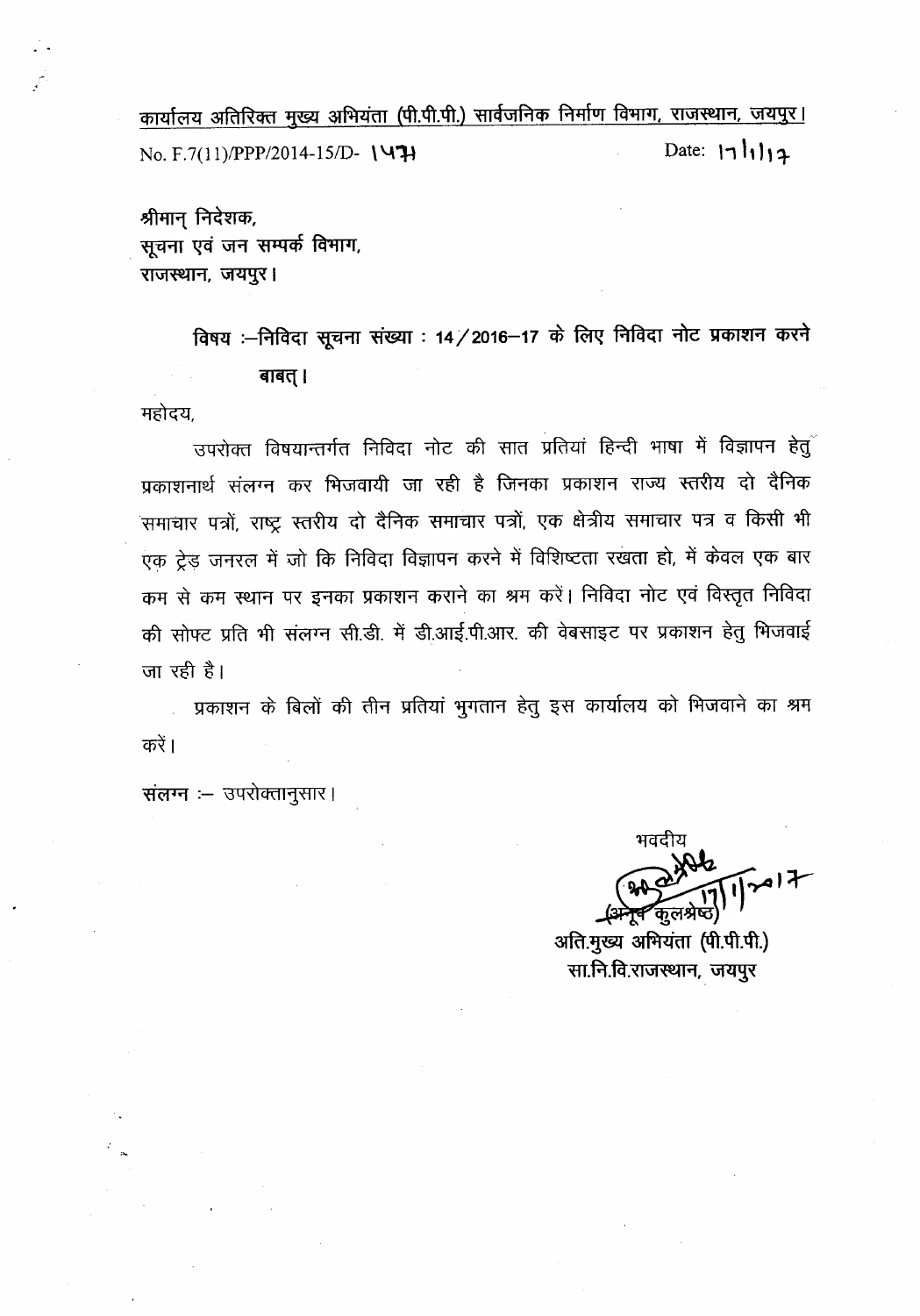No. F.7 (11)/PPP/2014-15/D- **\'471** Date:  $|71|$ प्रतिलिपि निम्न लिखित को सूचनार्थ एवं अनावश्यक कार्यवाही हेतु प्रेषित है:--

- 1. निजी सचिव, अतिरिक्त मुख्य सचिव, (सार्वजनिक निर्माण विभाग एवं इन्फ्रा), राजस्थान, जयपुर।
- 2. निजी सचिव शासन सचिव, सार्वजनिक निर्माण विभाग, राजस्थान, जयपुर
- 3. मुख्य अभियंता एवं अतिरिक्त शासन सचिव/मुख्य अभियंता (सड़क) सार्वजनिक निर्माण विभाग, राजस्थान, जयपुर।
- 4. अतिरिक्त मुख्य अभियंता सार्वजनिक निर्माण विभाग जोन बीकानेर, भरतपुर।
- 5. अधीक्षण अभियंता सार्वजनिक निर्माण विभाग, वृत्त अलवर / चुरू / पीपीपी.--1 /  $+1$ पीपी $-2$
- 6. प्रोजेक्ट डाइरेक्टर पीपीपी यूनिट-I,II, जयपुर / डीडवाना / अलवर।
- 7. ए.सी.पी. सार्वजनिक निर्माण विभाग, राजस्थान, जयपुर।

**\1 '\***~'r-*

कुलश्रेष्ट अति.मुख्य अभियंता (पी.पी.पी.) सा.नि.वि.राजस्थान, जयपुर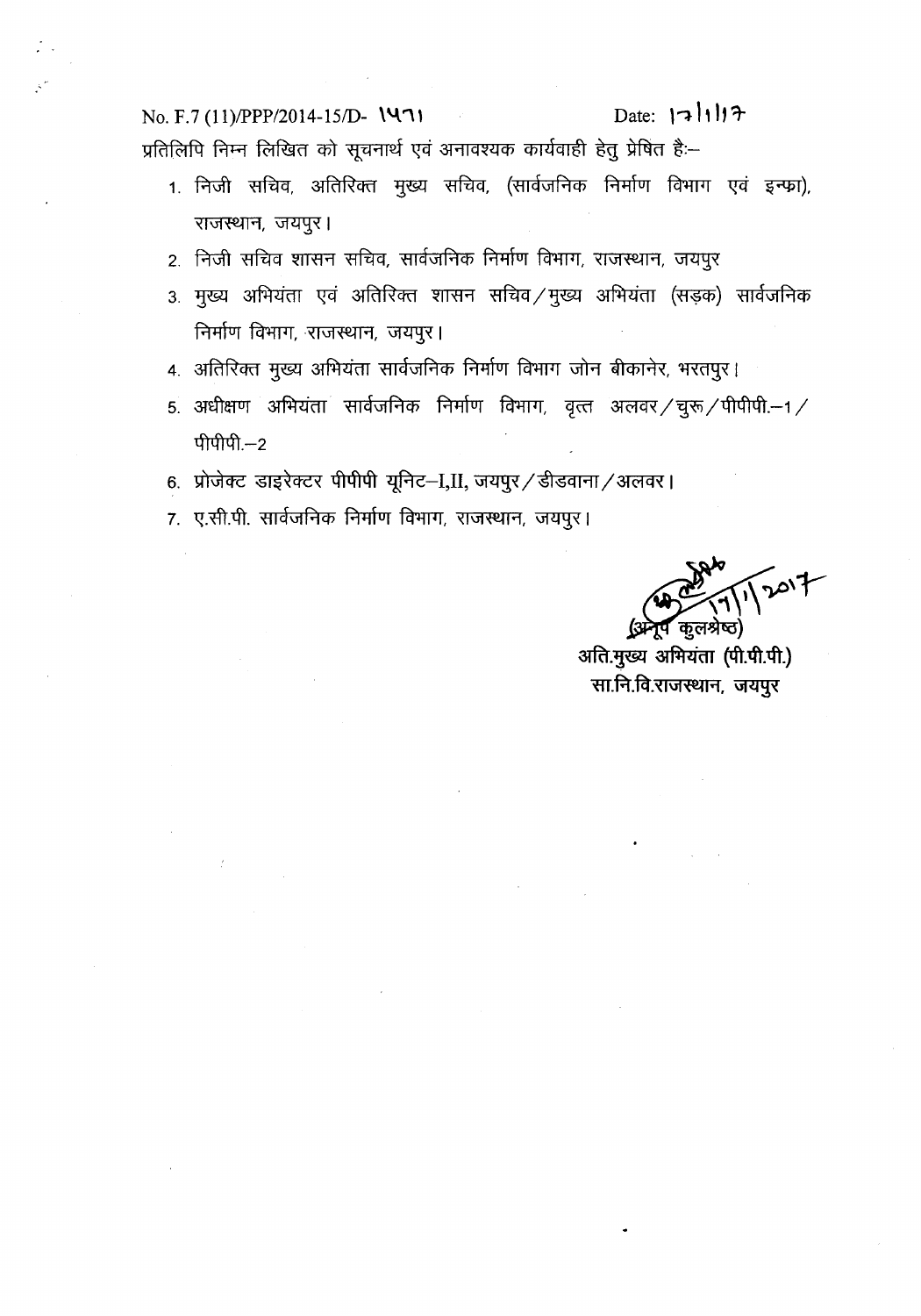<u>कार्यालय अतिरिक्त मुख्य अभियंता (पी.पी.पी.) सार्वजनिक निर्माण विभाग, राजस्थान, जयपुर।</u> No. F.7 *(11)IPPP/2014-151D-* \~1' Date: \'1 ", \'"

### निविदासूचना संख्या : 14 / 2016-17

राजस्थान के राज्यपाल महोदय की ओर से राजमार्गो के विकास के लिए पी.पी.पी. पद्धति पर आधारित Request for Qualification (RFQ) आमंत्रित की जाती है। RFQ से संबंधित विवरण वेबसाईट, http.//sppp.raj.nic.in तथा http://www.pwd.rajasthan.gov.in पर देखा जा सकता है तथा RFQ प्रपत्र वेबसाईट "http://www.pwd.rajasthan.gov.in" से डाउन लोड किया जा सकता है।

polit ंकूलश्रेष्ठ)

अति.मुख्य अभियंता (पी.पी.पी.) सा.नि.वि.राजस्थान, जयपुर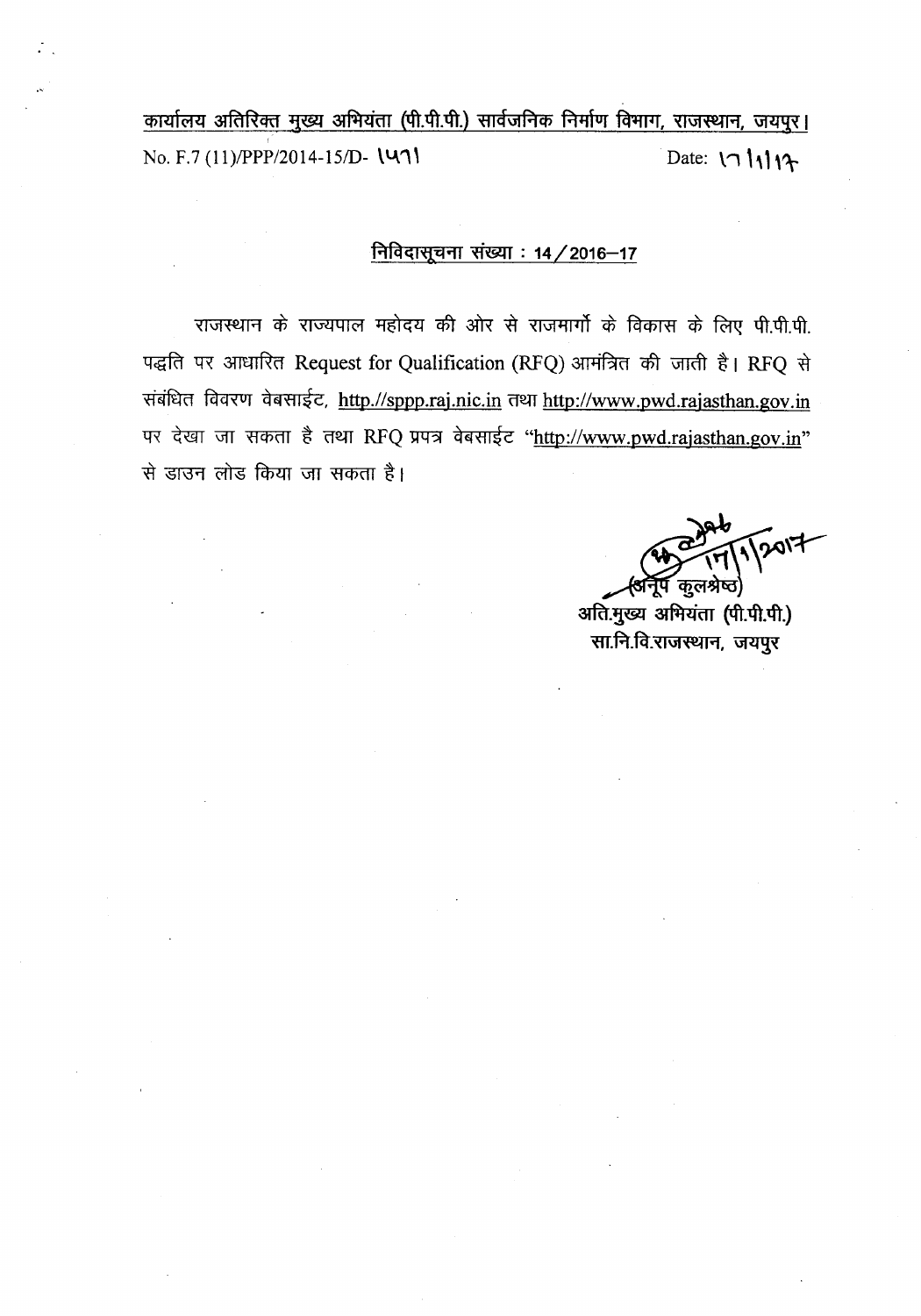### GOVERNMENT OF RAJASTHAN OFFICE OF THE ADDL. CHIEF ENGINEER (PPP) PUBLIC WORKS DEPARTMENT JACOB ROAD, JAIPUR (RAJASTHAN)

#### NIT No. *14/2016-17*

#### No. F.7 (11)/PPP/2014-15/D- $\sqrt{4\,1}$

Date:  $\| \cdot \| \cdot \|_1$ 

#### REQUEST FOR QUALIFICATION

On behalf of Governor of Rajasthan, Public Works Department, Rajasthan invites Request for Qualification (RFQ) for Development, Operation & Maintenance of following sections of State Highways on toll basis through "Public-Private-Partnership" on Design, Build, Finance, Operate and Transfer (DBFOT) Pattern.

| <b>S.</b><br>No. | <b>Name of Project</b>                                                                                                                          | Indicative<br>Length | Indicative<br>Project<br>Cost (Rs.) | Cost of RFQ<br><b>Process</b><br>(Rs.) | Application<br>Due date for<br>submission |
|------------------|-------------------------------------------------------------------------------------------------------------------------------------------------|----------------------|-------------------------------------|----------------------------------------|-------------------------------------------|
| 1.               | Ratangarh- Churu -<br>Sardarshar (SH-107)<br><b>Highway Project</b>                                                                             | 90.00 Km.            | 154.00 Cr.                          | $30,000/-$                             | 07.03.2017                                |
| 2.               | Gadoj (state Border)<br>-Majri to Haryana<br>Rajasthan Border and<br>Majri to Neemrana<br>$(SH-111)$<br>SH-<br>&<br>111A)<br>Highway<br>Project | 46.40 Km.            | 90.00 Cr.                           | $30,000/-$                             | 07.03.2017                                |

- 1. The RFQ document can be downloaded free of cost from the Official Website of the department i.e. www.pwd.rajasthan.gov.in.
- 2. RFQ Document for the above mentioned project can also be obtained from the office of Addl. Chief Engineer (PPP),PWD, Rajasthan, Jacob Road, Jaipur -302006, Phone No. 0141-5110547 Email:- aceppp.pwd@rajasthan.gov.in on payment of fee of Rs. 1000/-(Rupees one thousand only), in the form of Demand Draft or Banker's Cheque drawn on any scheduled Bank in favour of Project Director PPP-I, PWD Jaipur Payable at Jaipur between 11:00 Hrs. to 16:00 Hrs, on all working days from 23.01.2017 to one day prior to application due date mentioned above.
- 3. The applications shall be received in the Office of the Additional Chief Engineer (PPP), PPP Division, PWD, Jacob Road, Civil Lines, Jaipur Rajasthan, on Application Due Date of submission upto 11:00 AM in accordance to the RFQ.

(Ander Kulshreshtha) Addl. Chief Engineer (PPP). PWD, Rajasthan, Jaipur